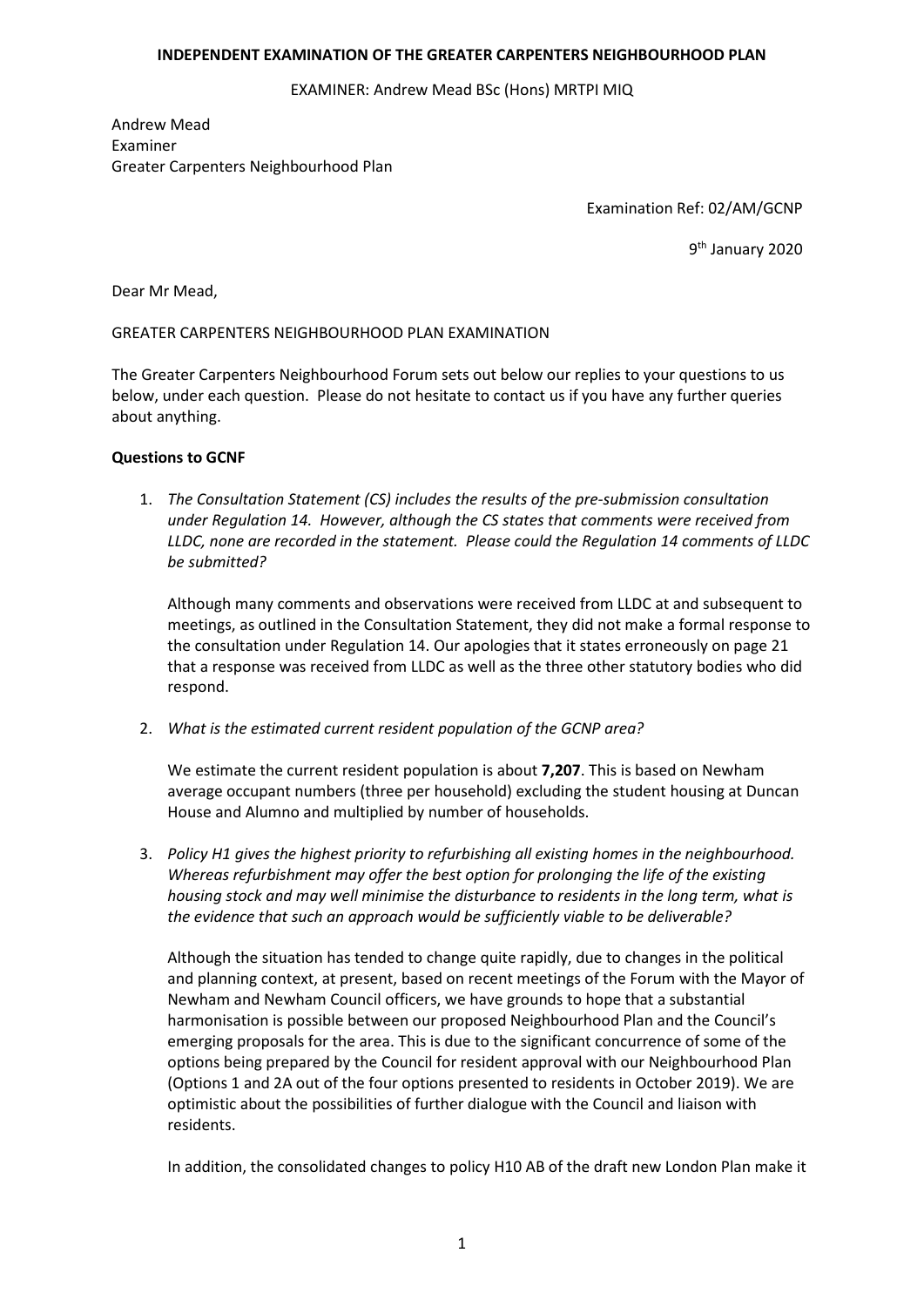clear that before considering the demolition and replacement of affordable homes, boroughs should always first consider alternative options. The supporting text of Policy H10 states that boroughs, housing associations and partners need to balance the potential benefits of demolition and rebuilding against the wider social and environmental impacts. This is similarly set out in the Mayor of London's Good Practice Guide on estate regeneration. The Forum has taken care to observe this – which is not the case with previous, now abandoned Newham Council plans, nor, we believe, with the LLDC's idea of 2,300 new homes on the estate.

With regard to future Newham Council plans, our consultations and communication with residents lead us to believe that residents are very likely to favour options that include minimal demolition. We think an option including substantial or complete demolition of Carpenters estate would have a poor chance of being supported in a residents' ballot.

We think it appropriate here to address the assertion in the LLDC's letter of  $5<sup>th</sup>$  December 2019, giving their view of the Neighbourhood Plan, that "the majority of those attending *[the Mayor of Newham's consultation meetings for Carpenters estate residents]*do not appear to have a connection with the Forum." We wonder what evidence this view is based on? At one meeting, we pointed out to the Mayor that at least 28% of the resident attendees were Forum members (there may have been many more resident attendees who had responded to our consultation).

While acknowledging that the Forum has made significant effort to seek support for the Plan through consultation, the LLDC state "the nature of that engagement and its focus has nevertheless led to a wider question over the inclusiveness and effectiveness of the Forum's engagement with the residents of the estate and the neighbourhood area as a whole."

The 256 responses to our consultation should lay any such question to rest. The suggestion that the Forum has in some way neglected the needs of the wider area or the residents and businesses there can have absolutely no basis. We have made strenuous efforts to inform and consult every resident and stakeholder, and have many members and supporters among the Greater Carpenters Area outside the Carpenters estate. It is natural that residents of the estate are more engaged on average than others, as their very homes have been threatened by previous plans. The future of Carpenters estate understandably and rightly remains the most important issue for Forum members, including those living outside the estate.

4. *Policy H2 states there are 2,200 existing homes and that 300-350 empty homes will be brought back into use. What does the Plan envisage will be the role of the three tall buildings (James Riley Point, Lund Point and Dennison Point)? To what extent do they currently contribute to the existing housing numbers, and will do so in the future?*

Our Plan foresees the three high rise blocks as providing vital homes to the local community, and of a suitable, sought-after type, especially social housing, which is in very short supply. We count a total of 434 flats in these three blocks (Lund Point - 168; Dennison Point - 134; James Riley Point - 132). Most of these are of a spacious size which are sought after, in contrast with many newer buildings, with rather smaller room sizes. Lund Point has a larger proportion of one- and two-bedroom flats than the other two.

The large majority of these homes are empty at present, due to the previous policy of Newham Council to decant them with a view to demolition of the estate. There are only about 50 households still living in the 434 flats now. We know that many former tenants would like to return after refurbishment. Most of those remaining are leaseholders, who want to remain in their present home, justly fearing that they will not receive sufficient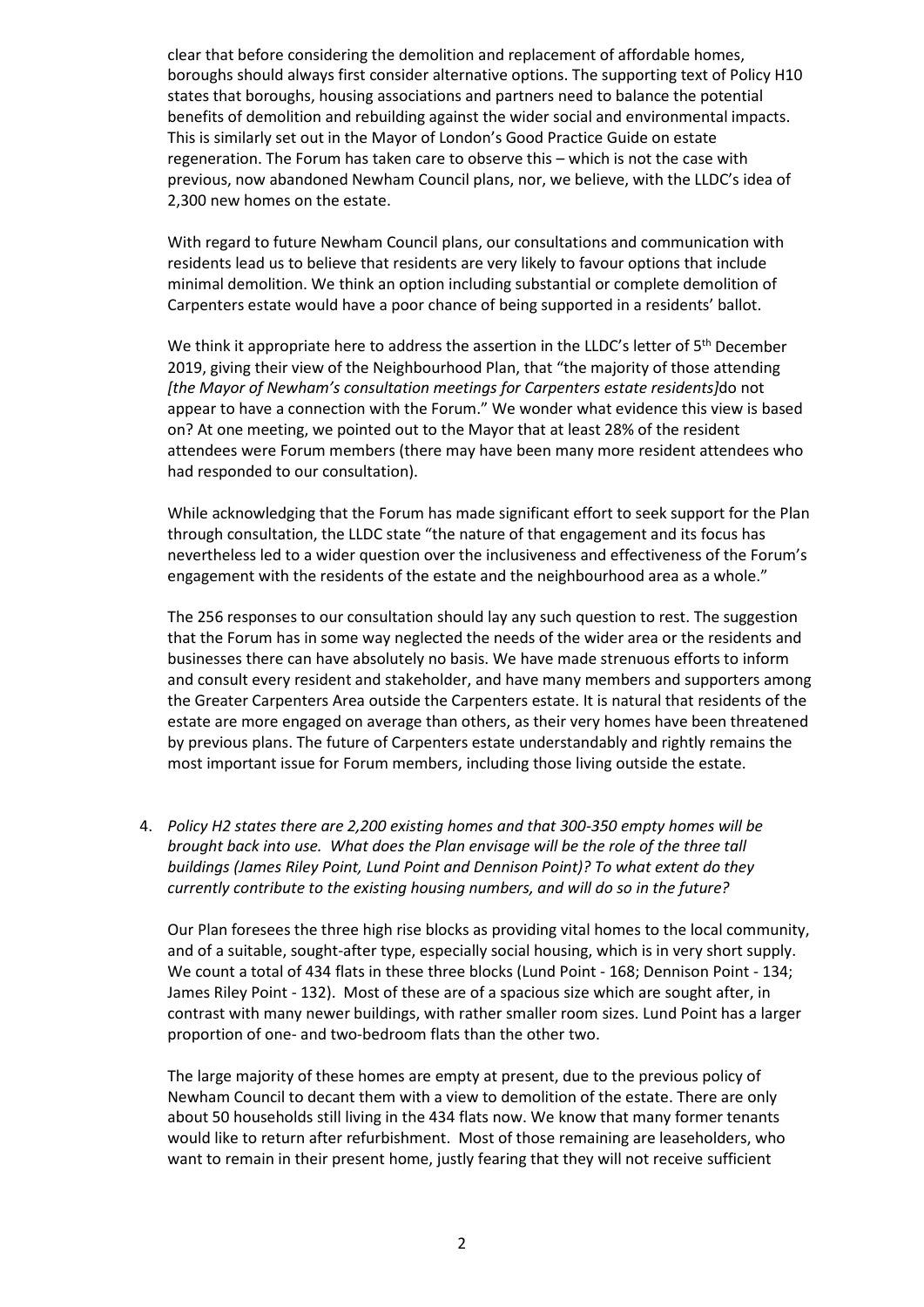compensation to enable them to purchase an equivalent home anywhere nearby.

*5. Policy H2 states that the target is to provide 650 new homes, with a presumption that they will be in blocks of up to 8 storeys.* 

*(a) What is the justification for the limit of eight storeys? If the limitation is policy based, what are the specific policies and their status?*

The eight-storey limit was based on consultation with residents. Most dislike the idea of more very tall buildings nearby, surrounded as they are on at least two sides by rows of high rises. Issues that are raised include possible sunlight blocking, creation of wind tunnels, drastic and unwelcome changes to the character of the area and insufficient social and other infrastructure to support such a large number of new homes.

However, our regulation 14 consultation highlighted that some would see some higher buildings on the perimeter of the estate by the railway lines as providing increased muchneeded additional housing, and are aware of the many pressures to allow increased housing provision.

*(b) What would be the potential increase in housing numbers should the limitation be increased to 10 storeys? (See LLDC Revised Local Plan paragraph 12.5 and Table 12)?*

It's difficult to estimate. A maximum of 10 storeys would not mean all 5 sites in figure 4.6 reaching this threshold. It could be possible on sites A and E which are by the railway line, but the other sites would need to respect the prevailing height of the estate which is 3-5 storeys.

*(c) Given the development principles of the adopted LLDC Local Plan and the emerging LLDC Revised Local Plan for Site Allocation SA3.4: Greater Carpenter District, is there scope for significantly taller buildings at any, or all, of locations A, B, D, E and F on Figure 4.6, or elsewhere in the Plan area?*

There could be scope for taller buildings in location A, Band E. These locations are along the railway line, so taller buildings would be less intrusive here than elsewhere. At D and F, local residents are likely to fear overshadowing and other disadvantages. Newham Council's options 1 and 2A propose a range of building heights for new housing of  $4 - 15$  storeys. The Forum has considered this and would suggest the Neighbourhood Plan could align itself with this range, thereby achieving new development that is low rise in the heart of the estate and up to 15 storeys by the railway lines. This would apply to all new development (see answer below) and not just the sites in figure 4.6.

*(d) In the response dated 5 December 2019 to my request for comments, the LLDC referred to student accommodation at Alumno Three Mills West and Duncan House. To what extent has this accommodation been included within either the existing housing numbers or future housing requirement? In this respect, I note that paragraph 5.28 of the Revised Local Plan equates 3 student bedspaces to a single home.*

We have not counted this student accommodation towards the total new homes in our Plan, as these went ahead prior to the Plan. Since these have already been built, they should be added to the number of existing homes. The document LD33 in the examination of the LLDC Local Plan provides numbers of units at Duncan House as 511 student housing and at the Alumno on the High Street as 455.

*(e) The LLDC response above refers to Note OD6 of the Revised Local Plan Examination, which alleges shortcomings in the AECOM report on the GCNP housing options. It draws attention*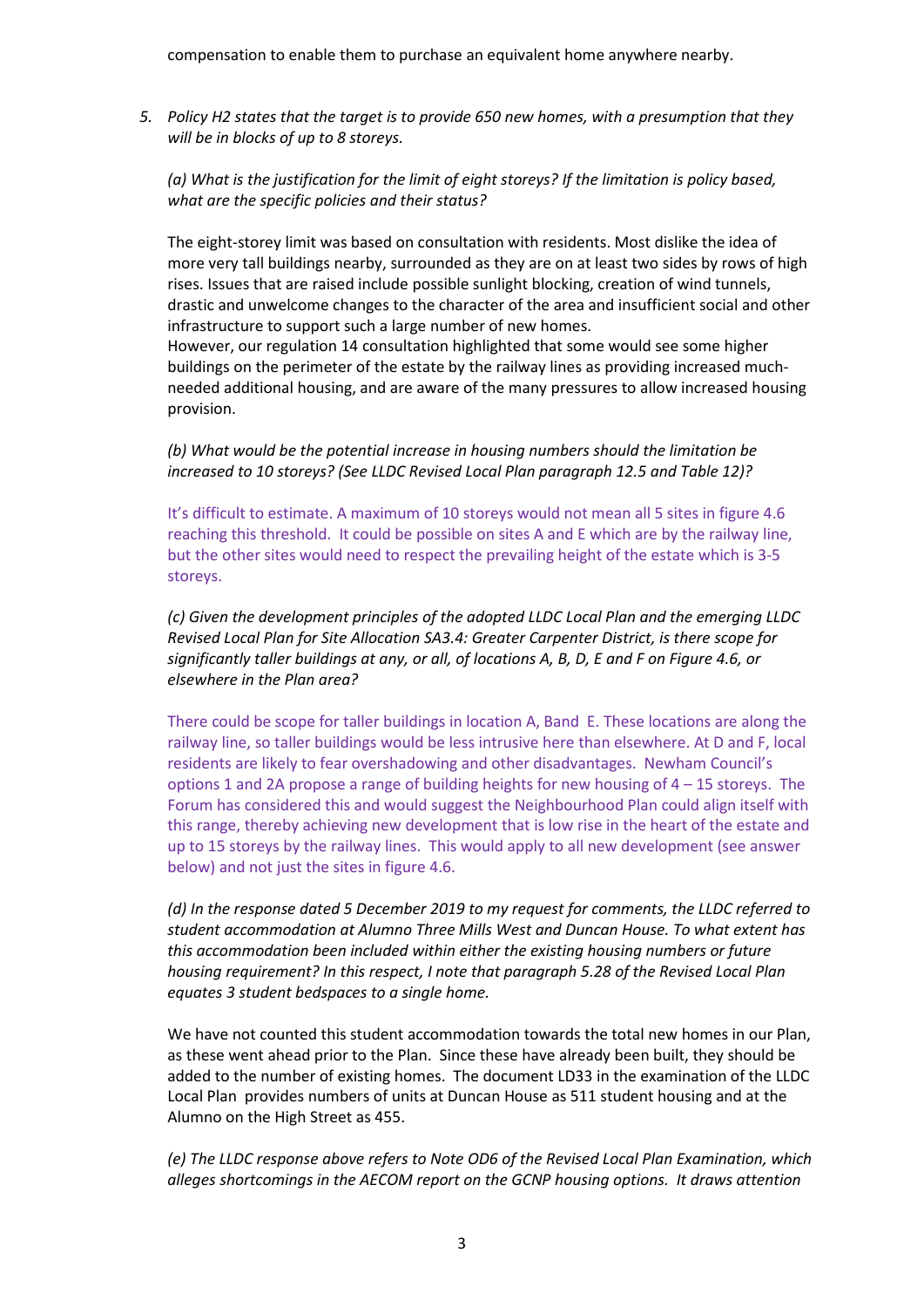*to the omission of sites which should have been explored to assess their potential for housing; specifically, the games area at Warton Road, the TfL triangle site in the area of the planned south-western entrance to Stratford Station and "the yard adjacent to railway lines accessed from Stratford High Street" that has been the subject of a previous significant development proposal. Why were these sites not considered as options for housing? Could any, or all, of these sites be developed for housing and, if so, how many units could be accommodated?*

The games area was not considered as suitable for new development by the Forum because residents were unwilling to see green and recreational space lost. Surrounded as we are by dense development, we are anxious to preserve the limited space remaining. Green and recreational space is also vital for human well-being.

We became aware of the potential of the TfL owned triangle site for development only quite recently, after our formal consultation and Plan preparation – we had assumed it was essential infrastructure for public transport needs beside Stratford Station. Discussions at our meetings indicate that the Forum may be happy to see this site developed, and to a considerable height. This may be appropriate given its location, without the danger of sunlight blocking or other interference for existing residents. We would think provision could be made for at least 80 or 100 homes here, possibly substantially more.

The yard adjacent to the railway lines and accessible from Stratford High Street was not discussed, but residents would be unlikely to have strong objections to possible development at this site, at least not unless an extremely tall building was proposed.

Following our responses to the above questions, we would suggest a rewording of Policy H2 'New Homes':-

**The target is to provide 1,000 new homes in total. 650 new homes will be provided through sensitive infill of the Carpenters estate (for their locations, see figure 4.6 on site allocations) and will be additional to the existing social rented housing rather than their replacement.**

**350 new homes will be provided outside of the Carpenters estate by the railway lines, in sites such as the TfL triangle site in the area of the planned south-western entrance to Stratford Station, and the yard adjacent to railway lines accessed from Stratford High Street.**

**The building heights of new housing will range from 4 - 15 storeys, respecting the prevailing heights of the Carpenters estate, but with the opportunity to build up to 15 storeys by the railway line and at the periphery of the estate.**

**In case any of the sites in figure 4.6 cannot be brought forward, one or more of the garage sites in figure 4.1 will be considered for low-rise mixed-use development, subject to full consultation with local residents.**

*6. Figure 4.1 shows blocks of lock up garages in six locations on the estate.*

*a) What is the evidence to justify the use of the garage blocks for low cost work space in the face of the demand for additional residential development and the potential to use the space occupied by the blocks for housing?*